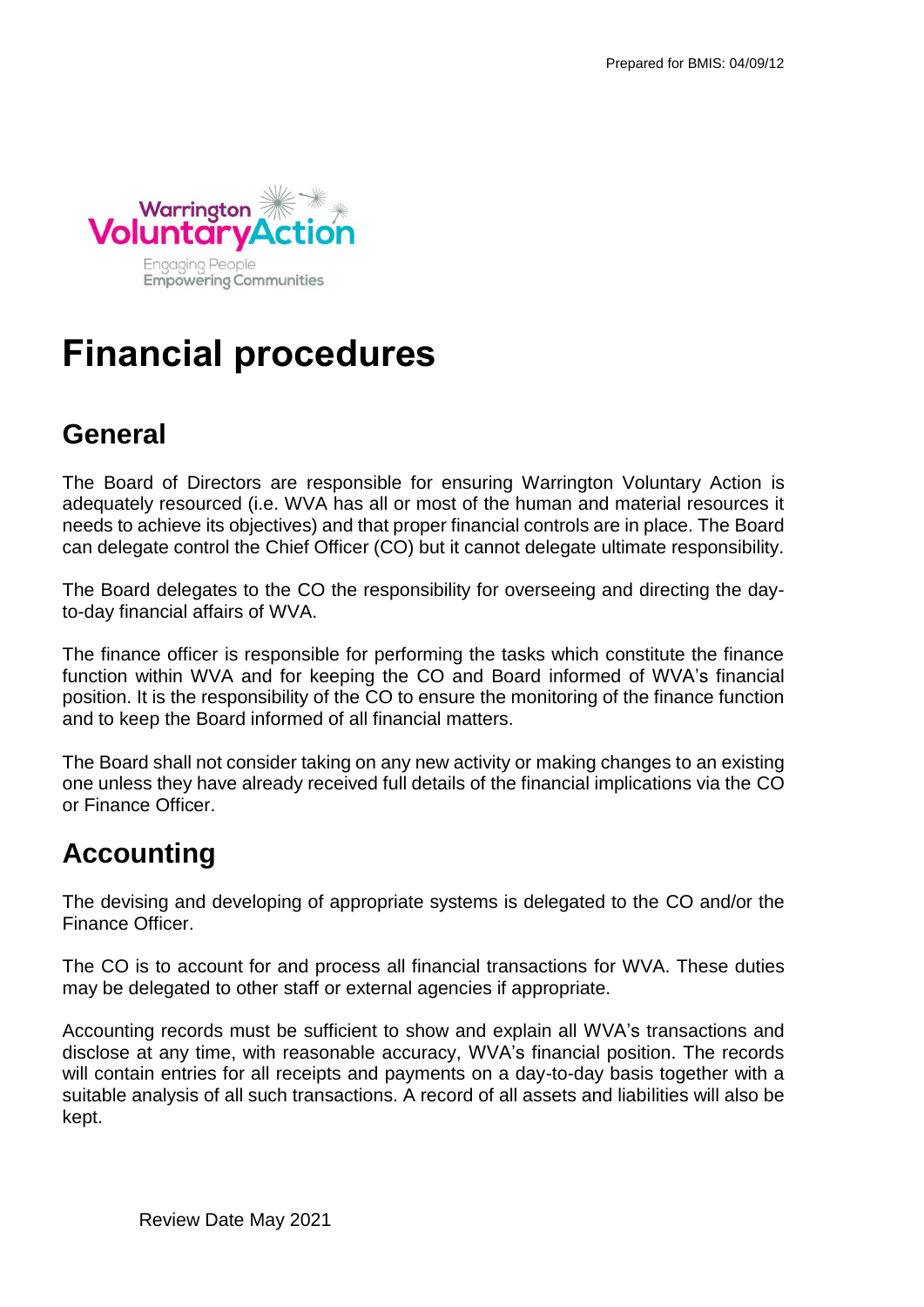The CO shall ensure that all the accounts and accounting records of WVA are properly balanced and submitted for audit each year within the timescale laid down by WVA trustee board and in accordance with existing statutory regulations.

WVA will produce annual accounts which have had an audit / independent examination and send them to the Charity Commission, and Companies House (if appropriate) within the following deadlines:

- Charity Commission: 31 January.
- Companies House: 31 December.

All accounting records must be retained for a minimum of six years (i.e. the current year's records plus the previous six). No voucher or other document shall be destroyed before this time. The records should be stored on site.

# **Banking**

WVA bankers are: Co-operative Bank (current account) and Virgin(savings account)

The following are the only signatories to the account: The Chair of the Board and one other Director and the CO.

WVA uses Internet Banking, the CO has access to make online transactions, the Chair and minimum of one other Director have access to view all on-line transactions

WVA has 1 debit card. This card is only to be used to purchase items when a bank transfer is not possible i.e train tickets or when out of the office delivering training. All transactions need to be agreed by the CO and/or Chair. A receipt is required for all debit card transactions. Receipts should be forwarded to the finance officer for reconciling.

All cheques require two signatures. It is the responsibility of the signatories to make a check for arithmetical accuracy and to ensure that the payment is supported by adequate documentation. Blank cheques will never be signed.

No signatory may sign a cheque made out to themselves, to their partner or to a relative.

All bank accounts must be in the name of Warrington Voluntary Action. No account must ever be opened in the name of an individual. New accounts may only be opened with the written agreement of the Board of Directors.

Bank accounts will be reconciled monthly.

The CO has delegated authority from the Board to liaise with the banks on all matters related to the financial affairs of WVA.

#### **Budget setting and budgetary control**

Review Date May 2021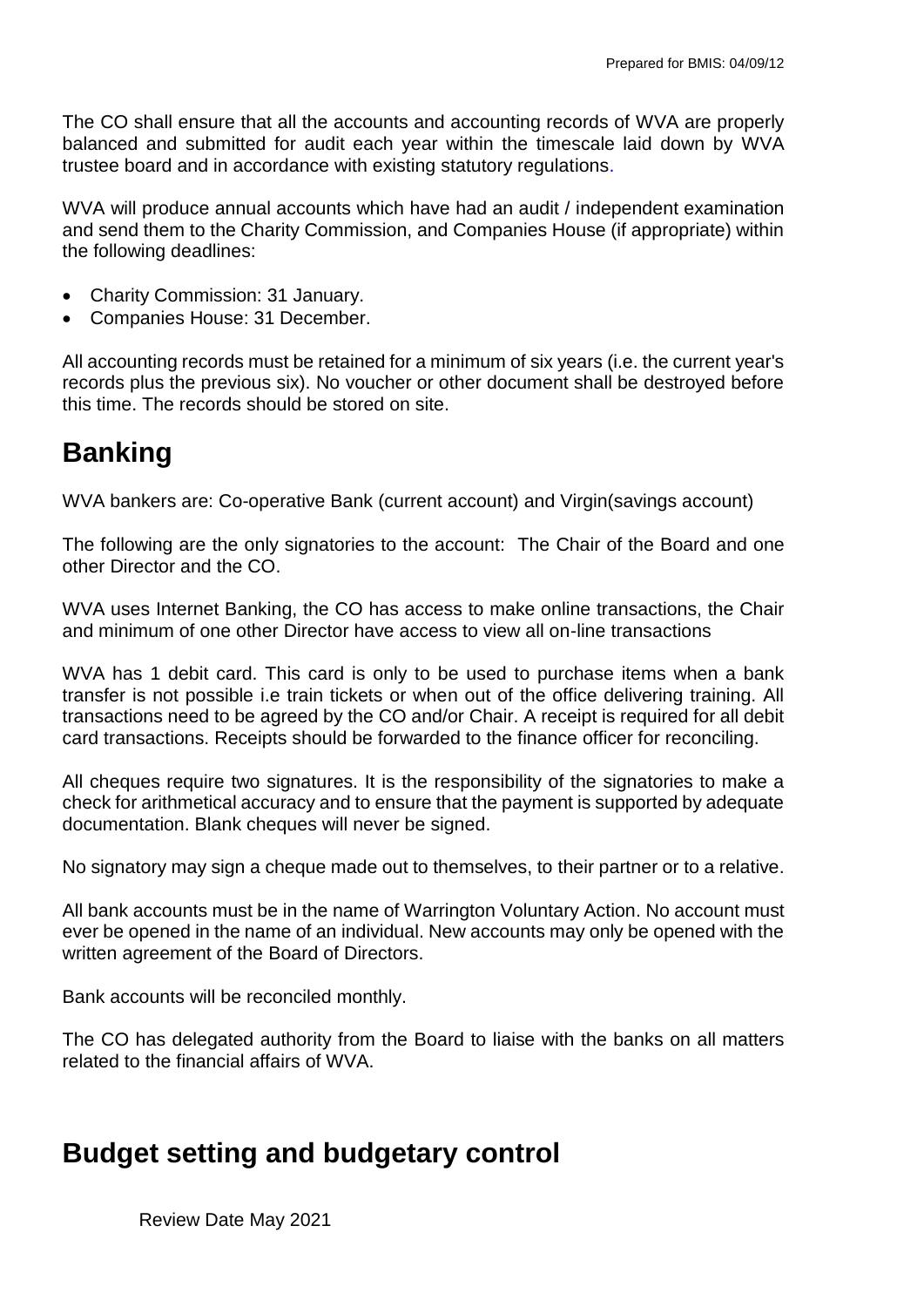The budget setting process starts in December / January for the following financial year ending 31 March. The budget is set as far as possible to allow WVA to carry out the objectives set for the year by the Board of Directors. The budget must be agreed by the trustee board and be in place by April 1st.

The budget is drawn up according to the following principles:

- consideration of the new items which should be included in the budget in order to achieve the objectives decided on for the year ahead
- consideration of income levels, including grant income
- the need to achieve the level of surplus indicated by the board of directors
- a calculation for general inflation

The CO is responsible for preparing and presenting a workable budget to the Board of Directors. Once a budget has been set, the CO is authorised by the Board to spend up to the level of that budget.

Management accounts are to be produces on a bi-monthly basis. They form part of the agenda for meetings of the Board of Directors. The management accounts provide financial information which compares actual income and expenditure for the period against budgeted income and expenditure by project / activity (restricted and unrestricted), and a forecast of the position at the end of the year. They are accompanied by a short written report which explains significant variances.

The CO will monitor expenditure monthly and report to the board at least quarterly. The CO is responsible for monitoring all budgets and for ensuring that any overspends and under-achievements of income are investigated and that remedial action is taken.

Budgets will be reviewed regularly and amended if necessary in the light of current information to produce an up-to-date full year forecast.

#### **Income**

The CO will be responsible for the submission of all grant and other funding applications. All agreements for the receipt of funding shall be obtained in writing stating the amount and any conditions. All offers of funding must be referred to the board for observations before signing by the CO.

Sufficient records will be kept to identify all sources of income and the use to which it may be put.

All monies received will be banked within ten working days. Cash received must be banked intact and should not be used to make payments.

Any chargeable services will be invoiced upon completion. The CO will make appropriate arrangements to pursue non-payment. No amounts owing to WVA may be written off without the authorisation of the board.

Review Date May 2021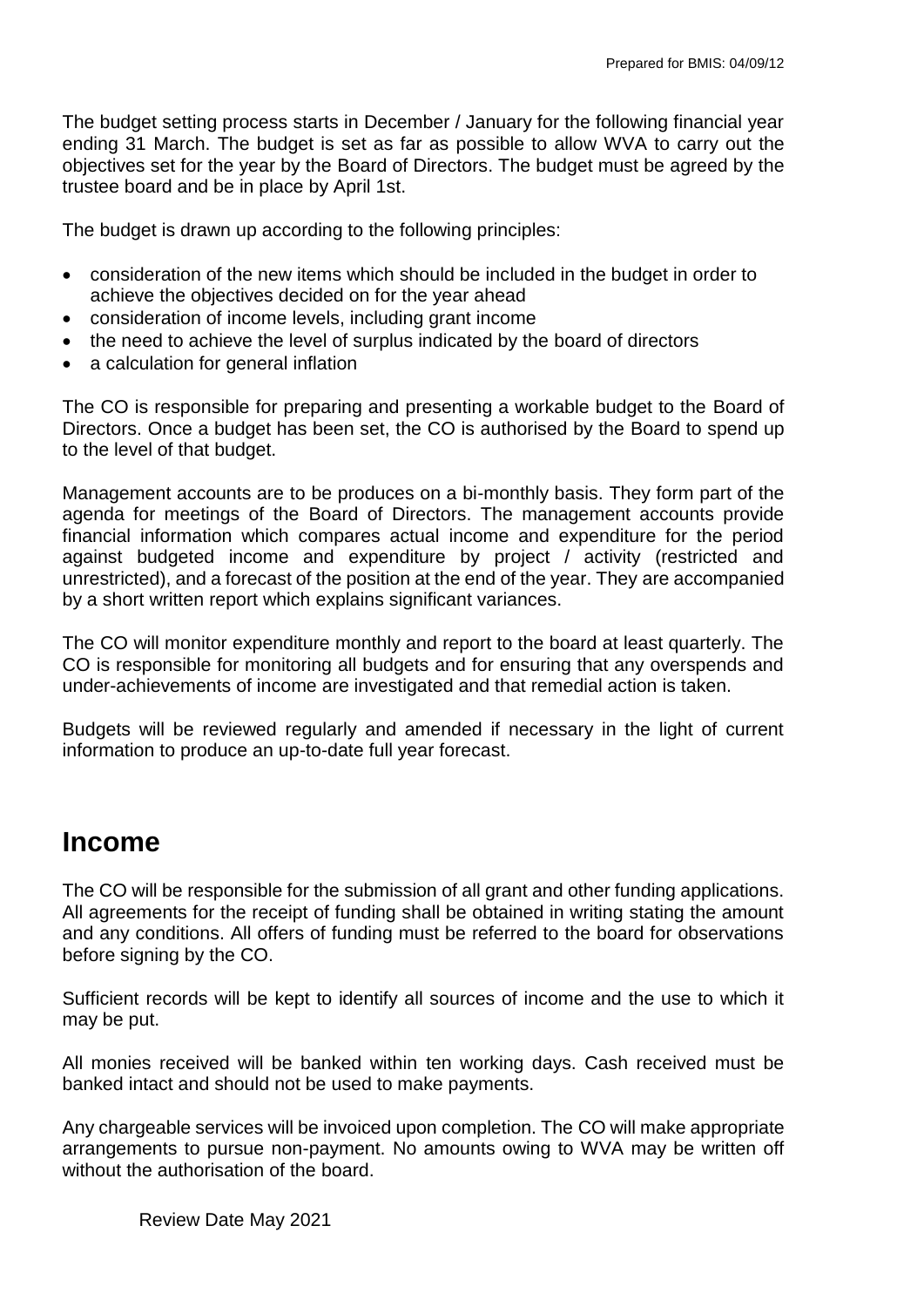#### **Authorisation**

All orders for goods and services must be authorised by the CO. The CO may delegate this authority to individual staff members by allocating them a financial limit of authority. Any item which is not provided for in WVA's budget must be referred to the board.

All orders must be made (or confirmed) in writing and a copy kept. Orders may only be signed by the CO or other person authorised as above.

All Items over £500 that have not been agreed to with individual funders must be authorised and minuted by the board.

No staff member may authorise payment to themselves, their partner or relatives.

### **Payments**

All incoming invoices shall be kept safely in a pending file. The unpaid invoices file should be examined regularly to ensure that all bills are paid by their due date.

Invoices should be matched and checked against orders before payment is made. The person receiving the goods should also confirm that they have received what was ordered.

The normal method of payment of money due by WVA is by cheque / BACS, standing order or direct debit.

The CO has authority to pay all amounts to which WVA is legally committed once such payment has been authorised.

#### **Those signing the cheques / payments are responsible for satisfying themselves that all relevant procedures have been followed.**

Once payment has been made, the invoice (or form, voucher or grid) should be clearly marked "Paid", together with the cheque number or payment type and date. All payments must be entered onto SAGE within ten working days.

In the absence of the CO, the Chair or member of staff as identified by the Board should approve all invoices for payment.

# **Petty cash floats**

WVA operates a petty cash system with a float of £100.00 or as decided by the Board from time to time. Petty cash will only be used for small items of expenditure where a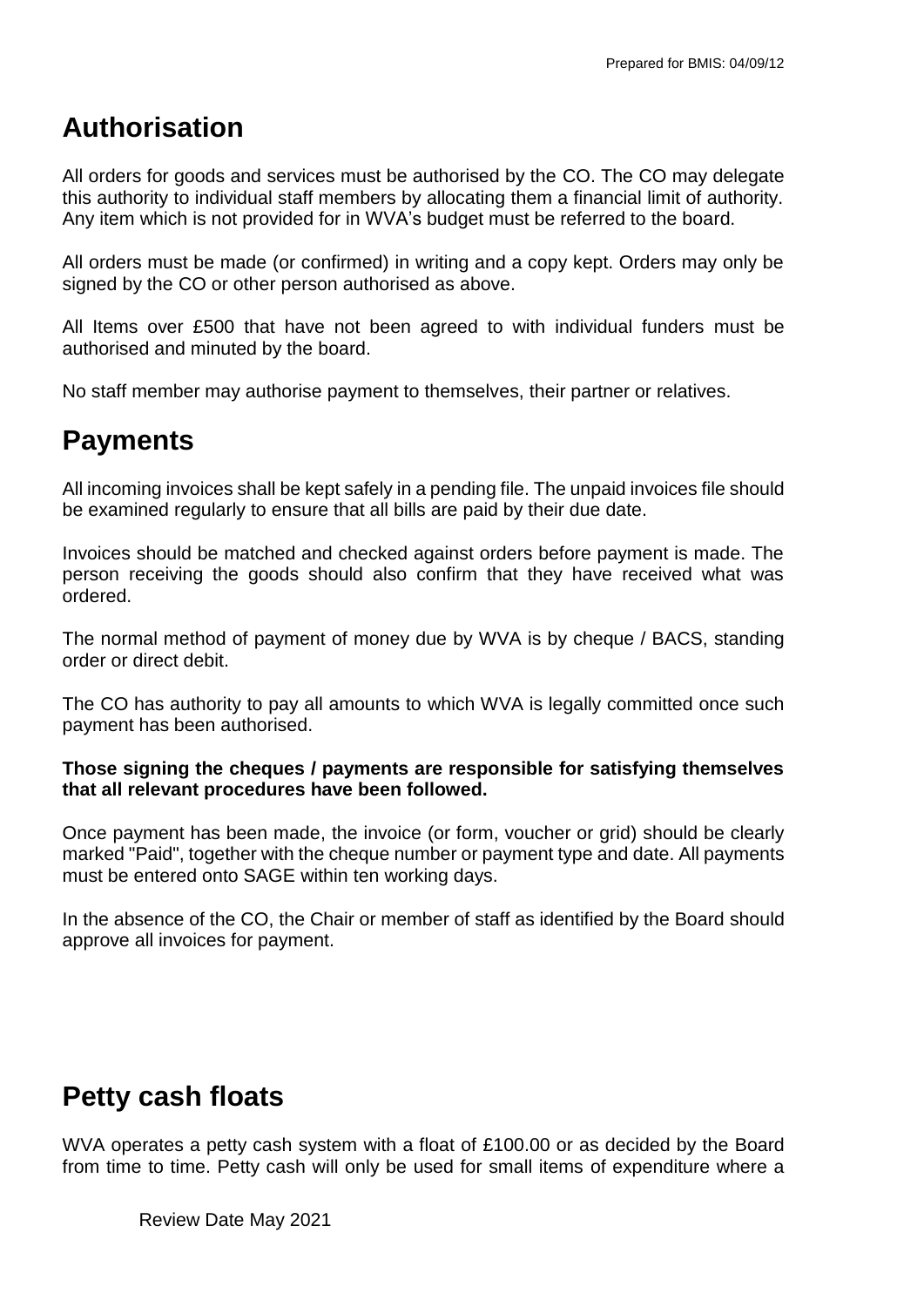cheque payment cannot be justified because it is too small or not accepted. The maximum limit of any petty cash claim is £10.00 above this must be approved by the CO.

A petty cash voucher must be completed for all expenditure and signed by an authorised member of staff. The person receiving the money must also sign. The petty cash float will be reconciled at monthly or whenever more cash is needed from the bank. The petty cash tin must be kept locked and in a safe place. Petty cash control and recording is the responsibility of the finance officer.

#### **Expenses**

Claims for business travel and other expenses should normally be made on a monthly basis on the standard expenses form.

Expenses claimed should be reasonable, only incurred in the furtherance of normal duties and wholly, necessarily and exclusively expended on behalf of WVA. Only standard fares should be claimed for travel costs, and other expenses within agreed limits.

The form must be authorised by the CO. By so authorising, the CO certifies that he/she is satisfied that the expense has been properly incurred.

Receipts for travel, subsistence and other expenses should be attached to the claim form. Expense claims are paid by cheque to the individual making the claim only.

### **Audit / independent examination**

WVA Board of Trustees is responsible for recommending the appointment of an *auditor/independent examiner* at the annual general meeting. The purpose of the annual audit/independent examination is to provide an external scrutiny of WVA's finances in accordance with charity law.

The *auditor / independent examiner* reports to the board on:

- the soundness, adequacy and application of internal controls
- the suitability and reliability of financial information.
- whether the accounts comply with charity and company law.

The *auditor / independent examiner* has access to all WVA's financial and other records.

Whenever any matter arises which involves, or is thought to involve, irregularities concerning cash or other property of WVA or any suspected serious irregularity in the exercise of WVA's procedures, the CO and/or Board must be notified immediately.

Where the irregularity may involve the CO, the employee making the discovery should report the matter to the chair or any board member who in turn should bring the matter to the attention of the board as a whole.